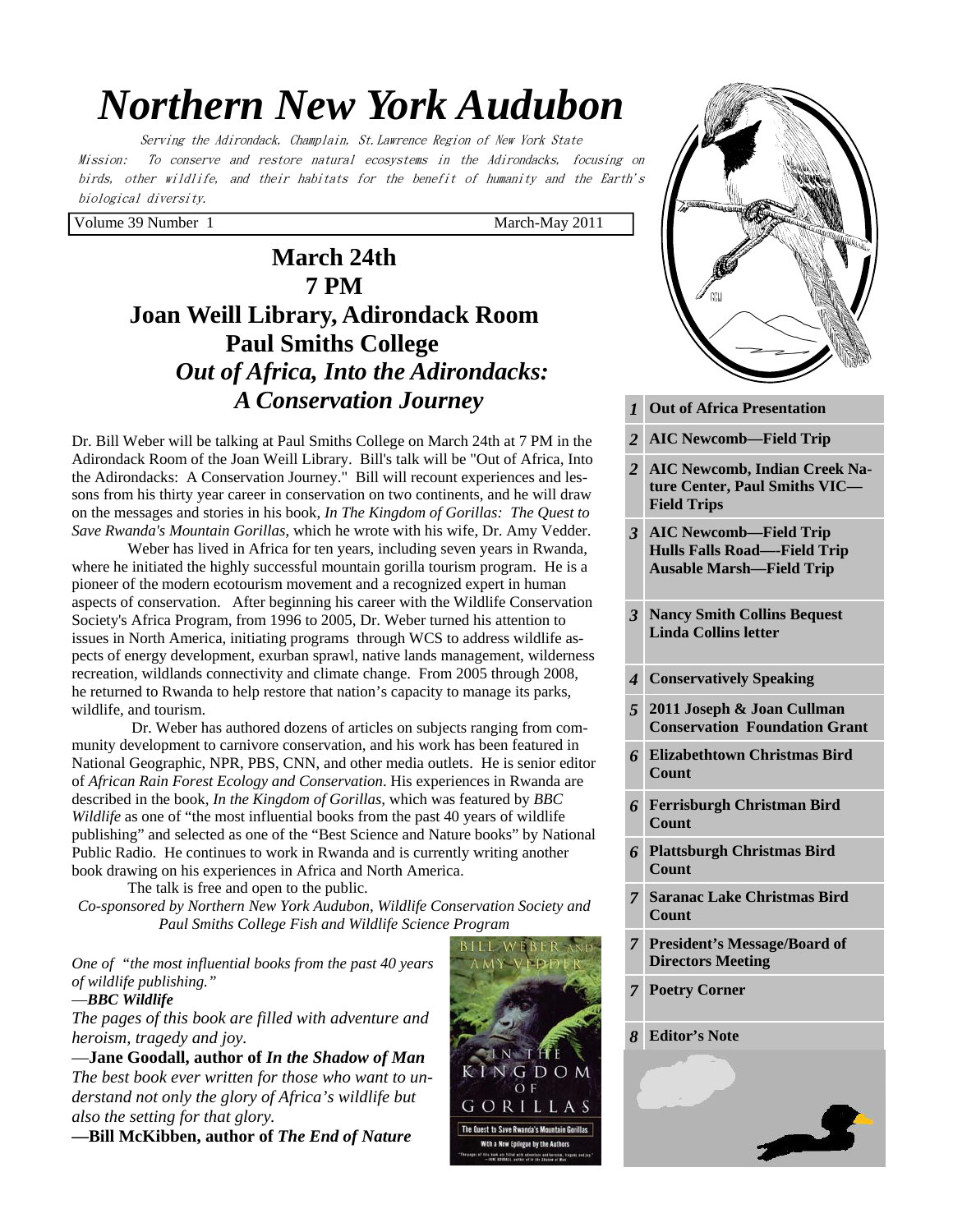### **NNYA**

**Northern New York Audubon, Inc.** 

#### **Board of Directors**

**President Charlotte Demers Newcomb (518) 582-2157 Vice-President Larry Master, PhD Lake Placid (518) 645-1545 Treasurer Leslie Karasin Saranac Lake (518) 891-2193 Secretary Mary O'Dell Bloomingdale (518) 354-8235** 

 **John Brown** *Vermontville*  **Joan Clark** *Keeseville*  **Joan Collins** *Long Lake*   **Jorie Favreau, PhD** *Tupper Lake*  **Leah Filo** *Tupper Lake*  **Lee Harper** *Massena*   **Glenn Johnson** *Potsdam*   **Brian McCallister** *Saranac Lake*   **Melanie McCormack** *Keene*   **Peter O'Shea** *Fine*   **Angelina Ross** *Canton* **John Thaxton** *Keene* **Pat Thaxton** *Keene*   **Mary Beth Warburton** *Potsdam*   **Eileen Wheeler** *Canton* **Kathleen Wiley** *Keene* 

**Northern New York Audubon, Inc. A chapter of National Audubon Society serving the Adirondack, Champlain and St. Lawrence regions of northern New York, including Clinton, Essex, Franklin, Hamilton and St. Lawrence counties.** 

*Correspondence and Membership Information* **Northern New York Audubon PO Box 488 Keene Valley, New York 12943-0488** 

**John Thaxton, Newsletter Editor PO Box 488 Keene Valley, NY 12943-0488** 

**NNYA Web Site: www.nnya.org Charlotte Demers, Web Master**

*Northern New York Audubon Newsletter* **is published by Northern New York Audubon, Inc.** 

**Vol. 39 No. 1** 

### **Saturday, March 5, 2011 Adirondack Interpretive Center (AIC), Newcomb**

**Description:** Hike/snowshoe the lovely trails at the AIC. The trails lead through lakeshore, river, forest, and wetland ecosystems. After checking out the birds at the AIC feeder, which has recently included redpolls, evening grosbeaks, chickadees and nuthatches, we will head out to the Sucker Brook trail. This 1.0-mile trail runs along the outlet to Rich Lake providing opportunities to glimpse mink and otter in the open water. The surrounding hardwood forest is a great place to spot pileated woodpeckers.

#### **Time:** 9 a.m.

**Meet:** At the Adirondack Interpretive Center (formerly the Newcomb VIC) main building.

#### **Leader:** Charlotte Demers

**Registration:** No registration required. For more information, visit the AIC website at: www.ESF.edu/AIC or call (518) 582-2000; or contact Charlotte at cdemers@frontiernet.net or (518) 582-2157

### **Saturday, April 2, 2011**

#### **Adirondack Interpretive Center (AIC), Newcomb**

**Description:** Hike the lovely trails at the AIC. The trails lead through lakeshore, river, forest, and wetland ecosystems. Depending on the snow cover, we will snowshoe or hike out to the R. W. Sage Jr. Memorial Trail. The Sage Trail is a loop trail that crosses the Rich Lake Outlet. We'll enjoy an easy walk along the shoreline of Belden Lake through a mixed wood forest that often harbors woodpeckers and creepers.

#### **Time:** 9 a.m.

**Meet:** At the Adirondack Interpretive Center (formerly the Newcomb VIC) main building.

#### **Leader:** Charlotte Demers

**Registration:** No registration required. For more information, visit the AIC website at: www.ESF.edu/AIC or call (518) 582-2000; or contact Charlotte at cdemers@frontiernet.net or (518) 582-2157

### **Saturday, April 30, 2011 Indian Creek Nature Center, Canton**

**Description:** Come enjoy a spring bird walk at Indian Creek Nature Center. Participants will view a wide variety of species on a hike through shrubland, marsh, wetland, and forest habitats along the Tower and Succession Trails. A spotting scope will be used to view birds on Lower Lake from the top of the observation tower. Bring binoculars!

*This trip is jointly sponsored with Indian Creek Nature Center* **Time:** 8:15 a.m.

**Distance:** Approximately 2 miles on level trails

**Leader:** Mary Beth Warburton

**Meet:** At the main parking area for Indian Creek Nature Center **Register:** Mary Beth at (315) 268-0150 mbwarburton@verizon.net

### **Sunday, May 1, 2011**

#### **Paul Smith's College Visitor Interpretive Center (VIC)**

**Description:** Meet at Paul Smiths College VIC parking lot. Early May is when migration finally kicks into to high gear here in the Adirondacks. Warblers, vireos, waterfowl, thrushes, and wading birds are all good possibilities as we explore the many varied habitats of the VIC. About 2 miles of slow-paced walking. **Time:** 8 a.m.

**Leader:** Brian McAllister

**Meet:** At the VIC parking lot

**Register:** By calling 518-637-1773 or emailing birder64@yahoo.com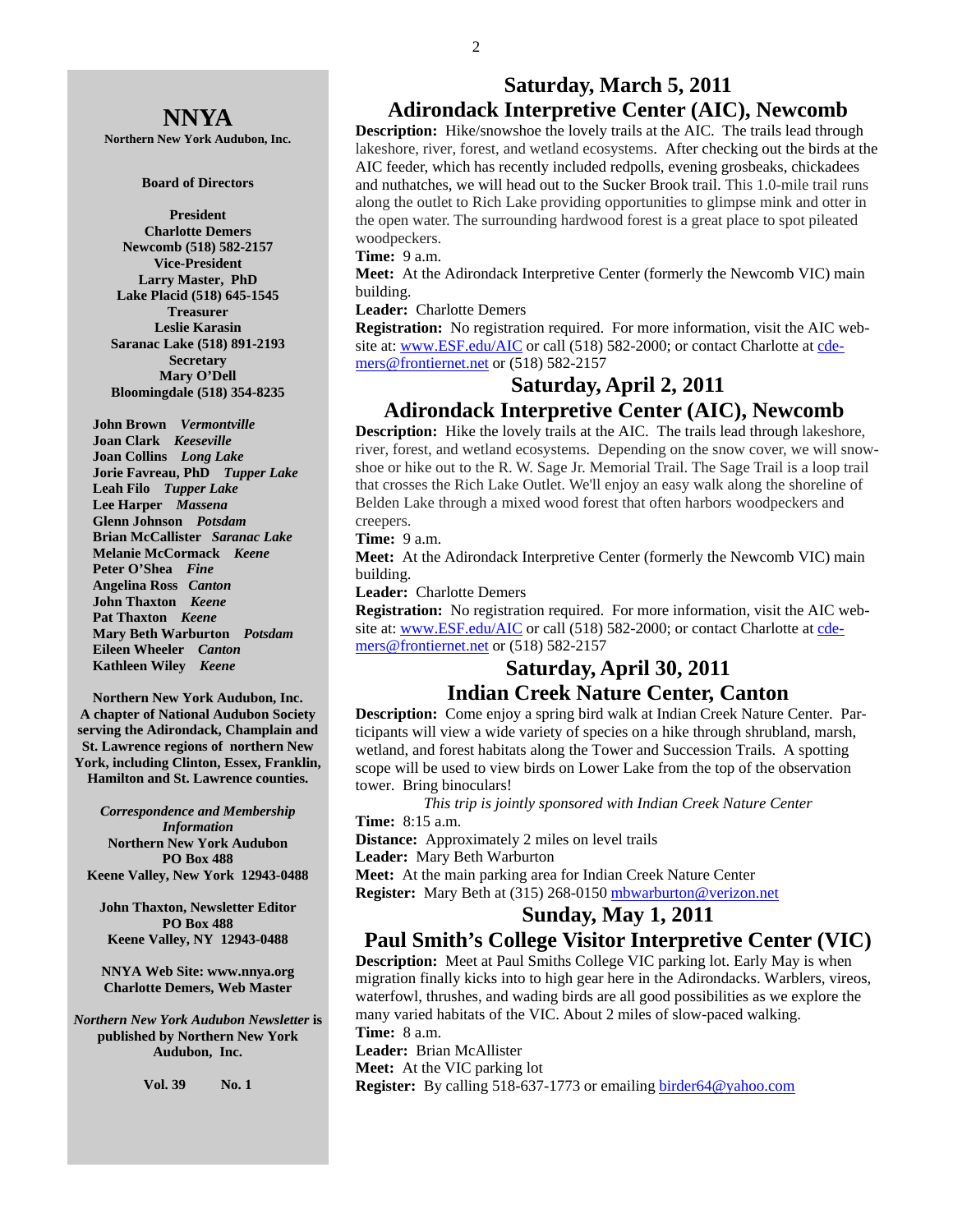**Description:** Hike the lovely trails at the AIC. The trails lead through lakeshore, river, forest, and wetland ecosystems. We will hike The Rich Lake Trail and Peninsula Trail which offer great views of Rich Lake and Goodnow Mountain. The old-growth hemlocks along the trail provide excellent habitat for kinglets, chickadees and juncos. The trail also passes some large glacial eratics and interesting rock outcrops.

#### **Time:** 9 a.m.

**Meet:** At the Adirondack Interpretive Center (formerly the Newcomb VIC) main building.

#### **Leader:** Charlotte Demers

**Registration:** No registration required. For more information, visit the AIC website at: www.ESF.edu/AIC or call (518) 582-2000; or contact Charlotte at cdemers@frontiernet.net or (518) 582-2157

### **Saturday, May 21, 2011 Hulls Falls Road, Keene Valley**

**Description:** Bird with Northern New York Audubon member Ruth Kuhfahl. On a previous year's May walk in this diverse habitat we found nesting Pine warblers, Solitary sandpiper and Indigo bunting. Jointly sponsored by the Hurricane Chapter of the Adirondack Mountain Club and Northern New York Audubon.

**Time:** 7:30 a.m.

**Leaders:** Ruth Kuhfahl and Pat & John Thaxton **Meet:** Hulls Falls Road @ Marcy Field **Registration:** Call Ruth Kuhfahl at (518) 576-4699

### **Saturday, May 14, 2011 Ausable Marsh**

Join Pat and John Thaxton for a morning of birding at one of the most productive birding spots in the Adirondacks. With a river, a marsh and Lake Champlain shoreline, and habitats ranging from pine woods to mixed woods, Ausable Marsh hosts a stunning variety of breeding and migratory birds, from warblers and bitterns to wood ducks and scaup. We'll look along the banks of the Ausable river for warblers and vireos, and scan the marsh and the lake for waterfowl. **Time:** 9:00 a.m.

**Leaders:** Pat & John Thaxton **Meet:** Entrance to main parking, north end. **Registration:** Call Pat & John: (518) 576-4232 or email: jpthax5317@aol.com

**Save the Dates**  *Great Adirondack Birding Celebration*  **June 3rd-5th www.adkvic.org/birdcelebration.html**  *Hamilton County Birding Festival*  **June 10th-12th www.adirondackexperience.com** 

### **Nancy Smith Collins Bequest**

The board of directors would like to express their deepest gratitude to the late Nancy Smith Collins and her family by promising to use her extremely generous bequest to enhance the conservation of Adirondack habitats and the plants and animals that utilize them.

 Her generous gift will enable NNYA to more effectively preserve and protect the natural beauties of the Adirondacks she so loved.

 Linda Collins loving description of her mother-inlaw speaks volumes about the spirit of a genuine conservationist:

*November 23, 2010* 

#### *Dear Ms. Demers,*

 *Thank you for the opportunity to tell you something about my Mother-in-Law, Nancy Smith Collins.*

 *Nancy's generous gift to the Northern New York Audubon Society as well as the Audubon Society in Michigan is an example of how much both Northern New York and Michigan meant to Nancy. She grew up in Bay City, Michigan and graduated from Michigan State in the Agricultural Program at a time when it was very unusual to have a woman in college much less the Ag School. Later she married and moved to Malone, New York where she lived in the foothills of the Adirondacks.*

*Nancy loved animals, trees, plants especially flowers, rocks and minerals and all things natural and in the wild. She was a member of the Michigan Rock and Mineral Club and the St. Lawrence Rock and Mineral Club. She gave generously to the Nature Conservatories, Audubon's, World Wild Life Federation and many health organizations. Her biggest concern was to keep natural habitats safe for plants and animals.*

*Nancy noticed changes in the landscape daily and would remark on the beauty of a newly opened flower, the color of the leaves, the number and kinds of birds at her many feeders, the striations on a rock, the antics of the squirrels or the size or shape of a tree. Her appreciation of all things in the natural world opened my eyes to their beauty as well and for this I will be forever grateful.*

*Sincerely,* 



*Linda Collins*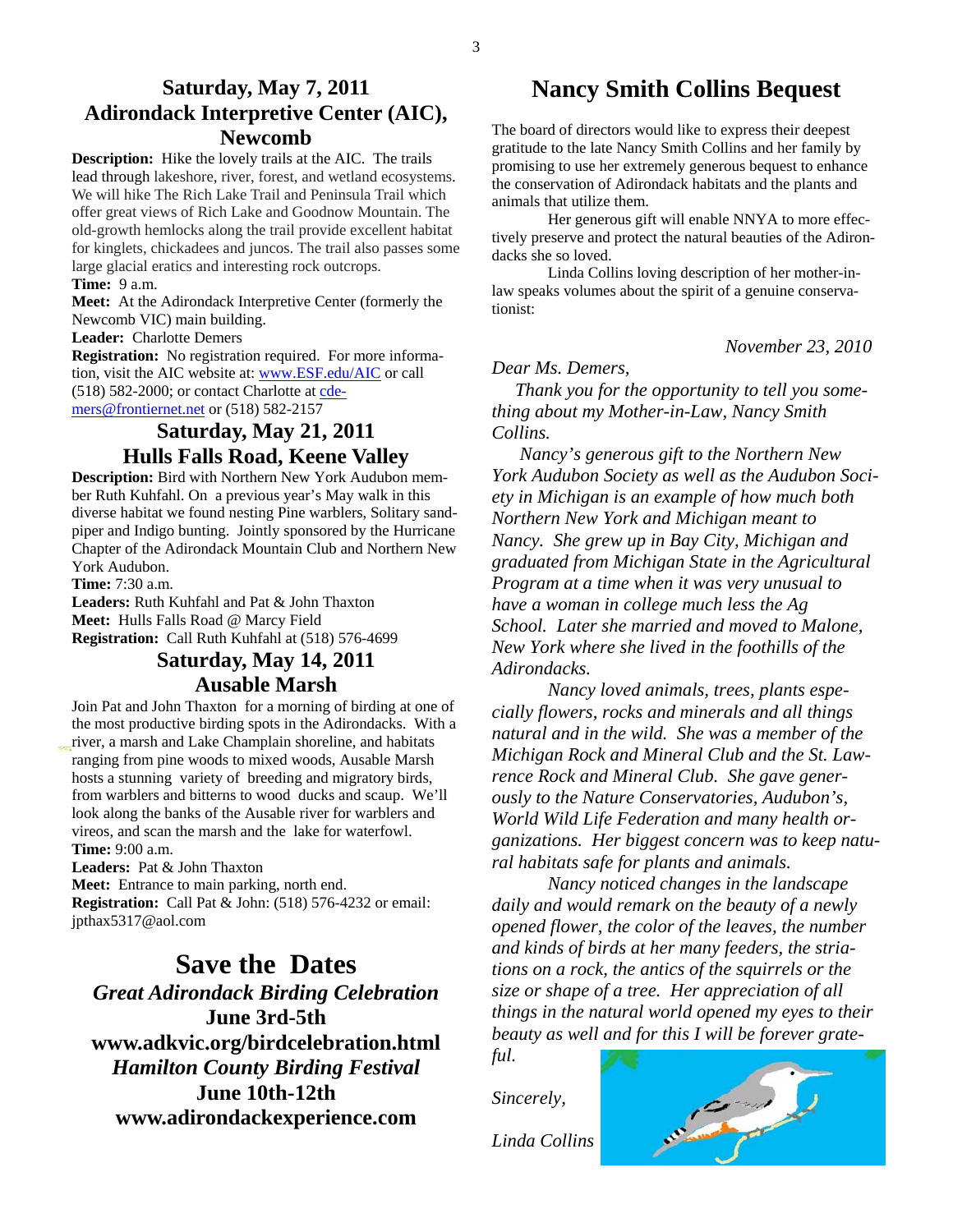### **Conservatively Speaking**

#### **390 Parts Per Million & Rising**

In December 2010, the carbon dioxide  $(CO<sub>2</sub>)$  level in the atmosphere reached 390 parts per million (PPM). By 2014, the  $CO<sub>2</sub>$  level will pass 400 PPM. By the end of the 21<sup>st</sup> century, the U.S. Environmental Protection Agency projects atmospheric  $CO<sub>2</sub>$  levels will be at least 535 PPM and possibly as high as 983 PPM. The amount of  $CO<sub>2</sub>$  in the atmosphere is directly related to the temperature on Earth. 2010 was just ranked one of the three hottest years on record, within the hottest decade (2001-2010) on record.

 Dr. Charles David Keeling developed the first accurate method for measuring the amount of carbon dioxide in the atmosphere, and in 1958 he installed a machine to measure this level at the Mauna Loa Observatory in Hawaii. For the past 52 years, the machine has hourly recorded the level of  $CO<sub>2</sub>$  in the atmosphere. In 1958, the level was 310 PPM, and as shown in the "Keeling Curve" graph below, it has been relentlessly climbing with the curve growing steeper:



Before the Industrial Revolution, the  $CO<sub>2</sub>$  level in the atmosphere was 280 PPM, where it had been for 1,000 years. For the past  $800,000$  years, the  $CO<sub>2</sub>$  level ranged from 180 to 300 PPM – levels during which humans thrived. The last time atmospheric  $CO<sub>2</sub>$  was at 390 PPM was 15 to 20 million years ago – a time when the temperature was 5 to 10 degrees Fahrenheit warmer, seas were 75 to 120 feet higher, and there was no permanent ice cap in the arctic – the Earth was vastly different. Earth's history offers no comparison to the human combustion of fossil fuels. Calculating the effects of such an unprecedented, rapid rise in atmospheric  $CO<sub>2</sub>$  is extremely complex.

 Effects of global climate change (or as the current U.S. government administration prefers: "Global Climate Disruption") are already happening and include: increasing heat waves, droughts, floods, wildfires, extreme storms, forest destruction by pests, and sea level rise; the melting of Arctic sea ice, ice sheets of Greenland and Antarctica, and mountain glaciers; climate refugees; and signs of stress in coral reefs

and alpine meadows – to name just a few. The extreme storms, such as heavy snows, are now occurring in areas that would not normally experience this type of weather. Northern Europe is experiencing more severe weather in winter as a result of global climate change – specifically, the jet stream is now wandering farther north and south. This change is also bringing freezing temperatures to Florida in winter. (For an explanation of the change in the jet stream path, see Judith Cohen's "*Bundle Up, It's Global Warming*" in the December 25th, 2010 *New York Times*.) Without immediate action to curb the burning of fossil fuels, deforestation, and the conversion of natural ecosystems into agricultural systems, the world faces dire effects: mass extinctions; devastating ocean acidification, brutal summer-long heat waves; rapidly rising seas; and widespread desertification. It is clear that without urgent action there will be unprecedented degradation to the ecosystems on which humans, and other wildlife, depend.

 In National Audubon's 2009 report titled, "*Birds and Climate Change: Ecological Disruption in Motion*", North American Christmas Bird Count data from the past four decades was analyzed to see if there were winter trends related to global climate change. There was a significant northward movement in 58% of the species (177 out of 305 species). There was also a movement inland from warmer coastal states. The average annual January temperature in the continental U.S. rose 5 degrees Fahrenheit over the past 40 years. The northward and inland movements "clearly point to significant ecological disruption underway, their short and long term impacts will vary for specific species and even groups". Some species may be able to adapt to the changes underway, but species that have very specialized breeding habitats will be hurt. Projected effects of climate change on high elevation habitat, used by Bicknell's Thrush, show the spruce-fir forest disappearing completely by 2100. Global climate change is suspected to be the culprit causing major changes in the extent of boreal wetlands, the chemistry of the waters, and the structure of invertebrate communities; the breeding habitat for Rusty Blackbirds. It is one of the possible causes for the staggering 95% decline in the population of Rusty Blackbirds, and declines in other species that rely on boreal wetlands.

 A related milestone is approaching in 2012: the world population will reach 7 billion people (chart below). If this author is fortunate enough to make it to my estimated life expectancy, I will have witnessed the world population *triple* from 3 to 9 billion people during my lifetime. Developing countries with large populations have surging atmospheric  $CO<sub>2</sub>$  emissions. China has just surpassed the U.S. in  $CO<sub>2</sub>$ output, and India and Brazil are not far behind. There are billions of people who aspire to live as most Americans do: with a house, two cars, a furnace, and grocery stores filled with unlimited food options transported from around the globe.

 Since the Industrial Revolution, humans have built a world dependent on burning fossil fuels. With a population nearing 7 billion, deforestation will continue, as will the conversion of natural ecosystems to agricultural lands. Humans know what we need to *stop* doing in order to avert catastrophe from runaway global climate change. What is needed is a model way *forward* – a way that is affordable. Governments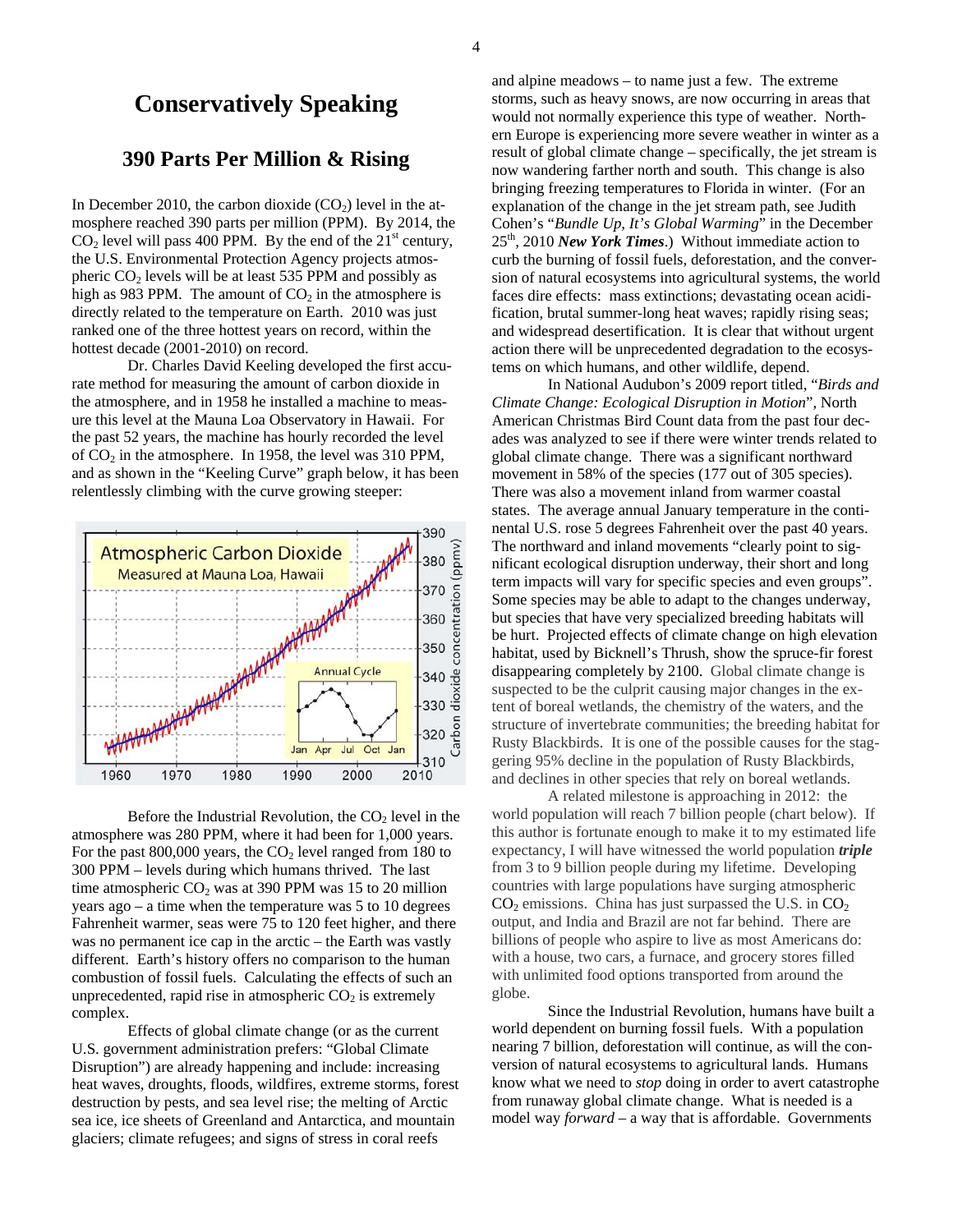of the world, and in particular, the U.S., since it was the largest contributor of  $CO<sub>2</sub>$  to the atmosphere, need to help companies develop (affordable) alternative energy solutions so we can break our dependency on fossil fuels. We need to protect forests and other natural ecosystems from destruction and development. Major changes to the way we currently live will be needed. And, we need to find a way to curb human population growth.

 Returning to the subject of birds, the National Audubon report referenced above states: "Birds are well-known barometers of environmental health. Changes in their condition can warn of threats to habitats and natural systems critical to all life on earth. Like canaries in a coal mine, they can alert us to danger. And, if we heed their warnings, caring for the birds can help us protect ourselves and the future of the world we share."



 **—Joan Collins** 

## **The 2011 Joseph and Joan Cullman Conservation Foundation Grant**

I feel downright giddily happy to announce that the Joseph and Joan Cullman Conservation Foundation renewed their support of NNYA with a grant of \$10,000 for 2011.

 This grant represents a mandate for NNYA to continue our work in Adirondack conservation, education and research. This refunding amounts to a major vote of confidence in NNYA's ability to identify crucial conservation initiatives at the grass roots level, where we interact and partner with organization as diverse as the Adirondack Visitor Interpretative Center in Paul Smiths and the Adirondack Interpretative Center in Newcomb, the Wildlife Conservation Society, The Wild Center, The Adirondack Loon Project, The Nature Conservancy, The New York State Department of Environmental Conservation, The American Association of Wildlife Rehabilitators, Saranac Middle School and Elizabethtown/Lewis Central School District, SUNY ESF and SUNY Potsdam.

 NNYA shares with the Joseph and Joan Cullman Conservation Foundation an ardent desire to preserve, promote and protect the Adirondacks through on the ground, real time, conservation, education and research.

 The NNYA Board of Directors administers this grant on a completely volunteer basis—no meals, no junkets, no reimbursed expenses.

**For grant applications contact: Charlotte Demers at: cdemers@frontiernet.net, or visit our web site: www.nnya.org** 

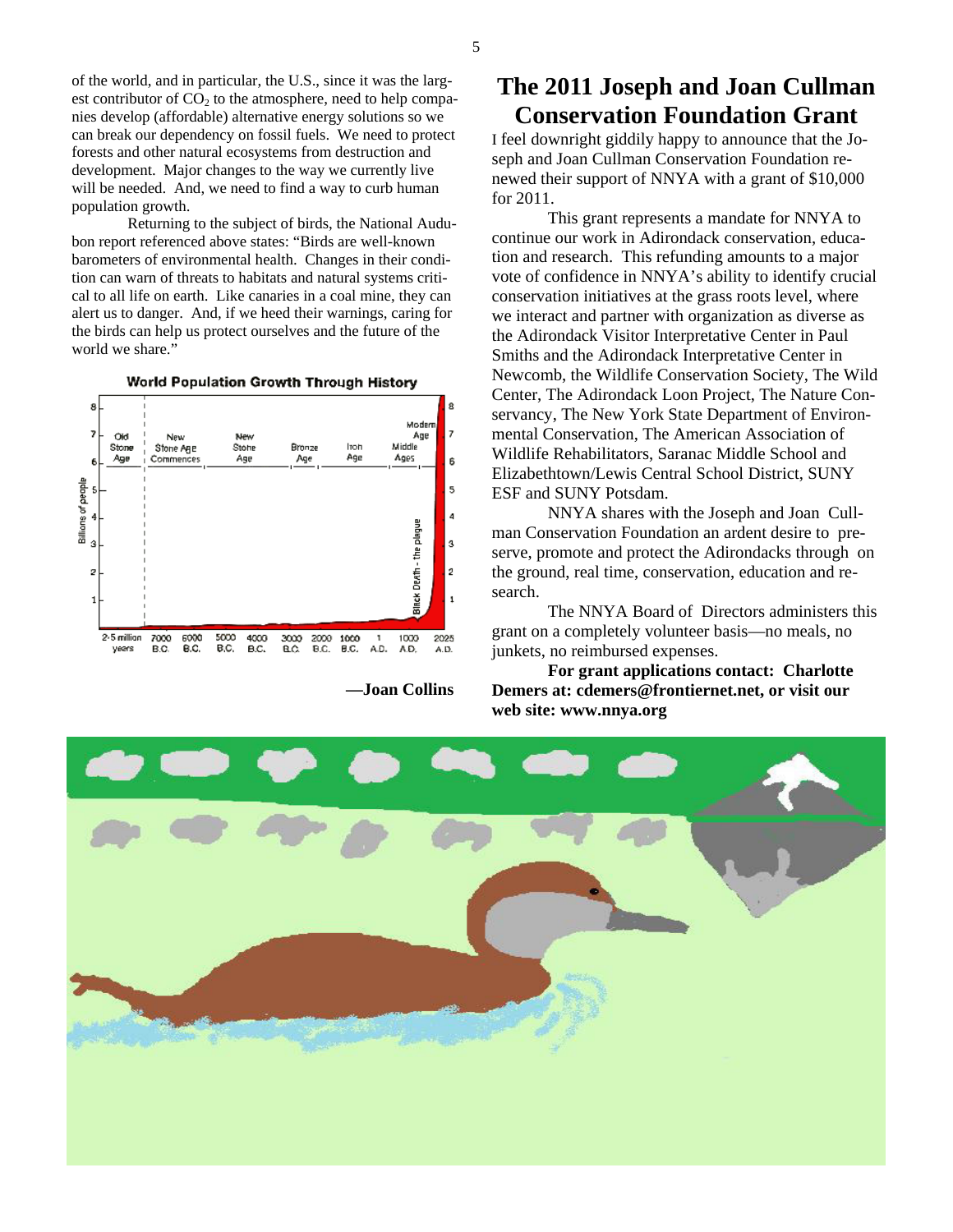### **2010 Christmas Bird Counts Elizabethtown CBC**

Elizabethtown NY – 44 $\degree$  13' N 73 $\degree$  36' W centered at Essex County courthouse. The 2010 count was held on Sunday December 19 from 4:30 a.m. to 4:30 p.m. Eighteen observers participated in the count for a total of 57.25 party-hours, covering 8.5 miles on foot, 324.5 miles by car and 4.5 miles on snowshoes/x-country skis. Weather was brisk but beautiful with temperatures ranging from  $4^{\circ}$  F in the morning and warming to 31° F by the afternoon. Cloud cover ranged from partly cloudy in the morning to cloudy by the afternoon and the wind was calm. Snow cover ranged from 2" in the wind swept areas to 6 inches in the more protected woodland areas. Still water was frozen while moving water was partly open. No precipitation on count day.

Graylag Goose 3, Mallard 28, Ring-necked Pheasant 1, Wild Turkey 54, Red-tailed Hawk 2, Rock Pigeon 76, Mourning Dove 179, Barred Owl 2, Belted Kingfisher 1, Downy Woodpecker 22, Hairy Woodpecker 251, **Pileated Woodpecker 12**, Northern Shrike 1, Blue Jay 229, American Crow 108, Common Raven 23, Black-capped Chickadee 485, Tufted Titmouse 27, Red-breasted Nuthatch 67, White-breasted Nuthatch 28, Brown Creeper 6, Goldencrowned Kinglet 29, Eastern Bluebird 6, American Robin 14, European Starling 224, Cedar Waxwing 15, **American Tree Sparrow 129**, Song Sparrow 2, Dark-eyed (Slatecolored) Junco 189, Snow Bunting 38, Northern Cardinal 15, Pine Grosbeak 1, Purple Finch 1, White-winged Crossbill 3, Common Redpoll 12, American Goldfinch 118, Evening Grosbeak 4, House Sparrow 53.

Totals: 39 species and 2027 individuals

Participants: Becky Bosley, Robin Brown, Joan Collins, Una Carey-Creedon, Charlotte Demers, Denise Griffin, Barbara Kearns, Fuat Latiff, Megan Murphy, Dan Nickerson, Stan Oliva, Carole Slatkin, Eric Teed, John Thaxton, Pat Thaxton, Eve Ticknor, Yvette Tillema, and Kathleen Wiley **—Charlotte Demers** 

# **51st Ferrisburgh CBC**

December 18, 2010 dawned bright and beautiful for the **51st Ferrisburgh Christmas Bird Count**. Forty participants and two feeder watchers spent the day tallying birds. We ended with 81 species and 19,746 birds, both totals higher than our ten-year average (79 species and 16,402 birds). Highlights included a first for the count **cackling goose** from the Button Bay area. Cackling goose, a smaller duck-sized version of the Canada goose, was only split off as a separate species in 2004. The New York portion of the count produced the second ever **yellow-bellied sapsucker** and the fifth ever **bluewinged teal** (previously 1 in 1973, 2 in 1977, and 1 in 1990). Other unusual waterfowl included a **black scoter** and a pair of **green-winged teal**. **Evening grosbeaks** returned after an eight year hiatus; three total were observed in two territories.

Results: Common Loon-16, Red-throated loon-1, Red-necked Grebe-1, Horned Grebe-20, Double-crested Cormorant-1, Great-blue Heron-12, Canada Goose-629, Cackling Goose-1, Snow Goose-7, Mallard-432, American Black Duck-65, Gadwall-1, Common Goldeneye-1007, Bufflehead-50, Black Scoter-1,Hooded Merganser-65, Common Merganser-212, Redbreasted Merganser-9, Greater Scaup-4, Lesser Scaup-1, Green-winged Teal-2, Blue-winged Teal-1, Sharp-shinned Hawk-6, Cooper's Hawk-12, Northern Goshawk-1, Red-tailed hawk-60, Rough-legged hawk-12, Bald Eagle-20, Northern Harrier-3, Merlin-3, American Kestrel-2, Peregrine Falcon-3, Ruffed Grouse-2, Wild Turkey-255, Great Black-backed Gull-22, Herring Gull-21, Ring-billed Gull-331, Rock Pigeon-879, Mourning Dove-560, Eastern Screech-owl-9, Great Horned Owl-10, Barred Owl-4, Northern Flicker-11, Pileated Woodpecker-20, Hairy Woodpecker-42, Downy Woodpecker -84, Red-bellied Woodpecker-19, Yellow-bellied Sapsucker-1, Bluejay-259, Common Raven-43, American Crow-580, Horned lark-467, Black-capped Chickadee-966, Tufted Titmouse-158, White-breasted Nuthatch-151, Red-breasted Nuthatch-2, Brown Creeper-8, Carolina Wren-9. American Robin-690, Eastern Bluebird-33, Golden-crowned Kinglet-42, NorthernMockingbird-1, European Starling-3305, Bohemian Waxwing-45, Cedar Waxwing-202, Northern Cardinal-204, Dark-eyed Junco-402, American Tree Sparrow-1049, Whitethroated Sparrow-15, Song Sparrow-8, Lapland Longspur-16, Snow Bunting-4,613, Red-winged Blackbird-2, Brownheaded Cowbird-4, Purple Finch-3, House Finch-94, Evening Grosbeak-3, Common Redpoll-320, Pine Siskin-44, American Goldfinch-448, House Sparrow-630. Total Species 81; Total Individuals 19,746 **—Mike Winslow** 

### **Plattsburgh CBC**

2010 Christmas Bird Count summary for the Plattsburgh, NY/ VT (NYPL) circle  $44^039'N73^029'W$  as described in 1986 with the center at the former Plattsburgh Air Force Base. The 2010 count was held on Sunday, December 19, 2010 from 6:00 to 16:30 with temperatures ranging from 9 to  $30^0$ F under sunny to partially sunny skies. The north to northwesterly wind was negligible throughout the day. 25 field workers logged 48.5 party hours and a total of 378.25 miles of which 6.75 miles and 4.85 hours were on foot. One group of three spent one hour, driving 12 miles for owling. The 18 feeder watchers and other reporters spent 38 hours at feeders. There were 63 species recorded count day and 11048 individuals. There was one American Black Duck x Mallard reported on count day and 5 count week species:

Snow Goose cw, Canada Goose 1013, American Black Duck 13, Mallard 391, Northern Shoveler 1 (new to the Plattsburgh Count), Greater Scaup 8, Lesser Scaup 191, Bufflehead 164, Common Goldeneye 699, , Hooded Merganser 9, Common Merganser 122, Red-breasted Merganser 1, American Black Duck X Mallard 1, Ring-necked Pheasant 2, Ruffed Grouse 2, Wild Turkey 38, Common Loon 5, Horned Grebe 5, Great Blue Heron 3, Bald Eagle cw, Northern Harrier 1, Sharpshinned Hawk 2, Cooper's Hawk 1, Red-tailed Hawk 16, Rough-legged Hawk 1, Merlin 1, Ring-billed Gull 338, Her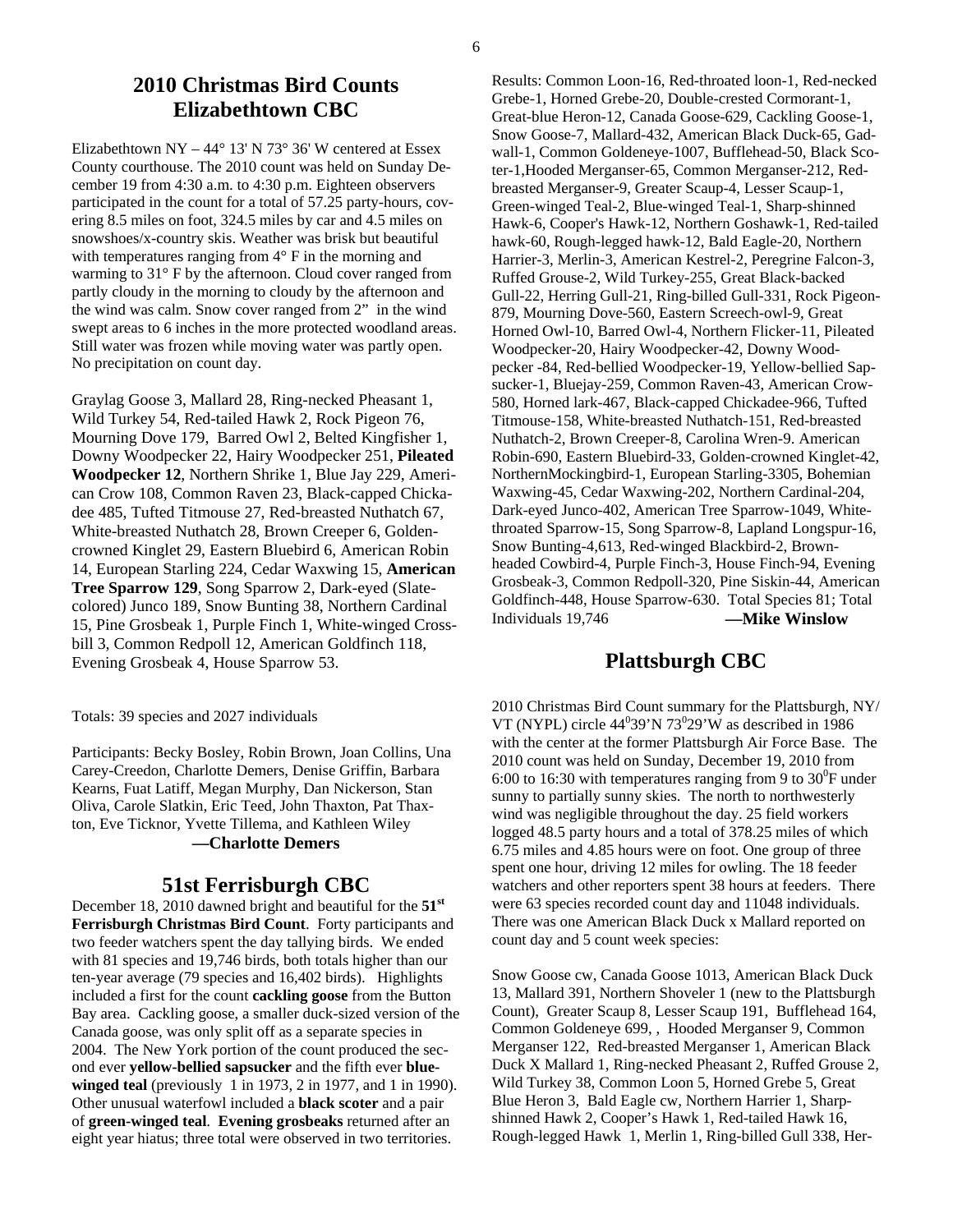ring Gull 4, Great Black-backed Gull 7, Rock Pigeon 645, Mourning Dove 440, Eastern Screech Owl 1, Barred Owl cw, Belted Kingfisher 1, Red-bellied Woodpecker cw, Downy Woodpecker 55, Hairy Woodpecker 33, Pileated Woodpecker 4, Blue Jay 191, American Crow 2553, Horned Lark 108, Black-capped Chickadee 505, Tufted Titmouse 7, Red-breasted Nuthatch 15, White-breasted Nuthatch 56, Brown Creeper 1, Carolina Wren 3, Eastern Bluebird 9, American Robin 180, Northern Mockingbird 4, European Starling 1014, Bohemian Waxwing 220, Cedar Waxwing 383, American Tree Sparrow 109, Song Sparrow 2, Whitethroated Sparrow 1, Dark-eyed Junco 215, Snow Bunting 634, Northern Cardinal 101, Red-winged Blackbird cw, Brownheaded Cowbird 26, Pine Grosbeak 13, Purple Finch 7, House Finch 101, Common Redpoll 23, Pine Siskin 2, American Goldfinch 434, Evening Grosbeak 12, House Sparrow 179.

The participants were, Derek Allan, Wayne Bedard, Alan Belford, Helen Booth, Bob Booth, , John Brown, Gwen Cateenwalla, Jim Cayea, Joy Cayea, Walter Coryea, Mike DiNunzio, Julie Dumas, Keitha Farney, Holland Fitts, Liz Fitts, Cornelia Forrence, Evelyn Fuller, Melissa Hart, Linda Harwood, Judith Heintz, Euclid Jones, Bill Krueger, Linda LaPan Julie Lattrell, Larry Master, Brian McAllister, Janet Mihuc, Cerise Oberman, Nancy Olsen, Carol Pinney, Geri Reichert, Mary Roden-Tice, Dana Rohleder, Ingeborg Sapp, Michelle Snyder, Janet Stein, Gary Sturgis, Nora Teeter, William Teeter, Steve Tice, Lynn Valenti, Amy Valentine, Dan Vogt.

The Northern Shoveler, a very late date for this bird to be around was one of our unusual reports. The Eastern Screech Owl, peeking out of a barn window and being harassed by Black-capped Chickadees was spotted by first time field participant, Mary Roden-Tice. The day was particularly beautiful for being out in the field.

 **—Judy Heintz**

### **55th Saranac Lake CBC**

Twenty-three field observers and a number of feeder watchers participated in the 55th Saranac Lake CBC (covering Saranac Lake, Lake Placid, and Bloomingdale) held on Sunday, January 2. A very poor wild food crop led to a predictable shortage of winter finches except for Common Redpolls, which are increasing in numbers as their biannual invasion down from Canada picks up steam. The species total was the second lowest (after last year's poor food crop and absence of finches) in 20 years. Next year's count should be much better as a conifer mast crop again develops.

The most notable species this year was a Common Goldeneye on the Saranac River, unable to fly and possibly winged in hunting season. Also notable was an enigmatic and recordbreaking number of Golden-crowned Kinglets, the total for this species braking the previous record by 65%. Species and the numbers recorded this year are as follows.

American Black Duck-43, Mallard-476, American Goldeneye-1, Hooded Merganser-9,Cooper's Hawk-2, Bald Eagle-2, Ruffed Grouse-8, Wild Turkey-68, Rock Pigeon-185, Mourning Dove-111, Barred Owl-cw, Downy Woodpecker-32, Hairy Woodpecker-48, Pileated Woodpecker-8, Gray Jay-18, Blue Jay-156, American Crow-210, Common Raven-54, Black-capped Chickadee-1823, Boreal Chickadee-22, Redbreasted Nuthatch-109, White-breasted Nuthatch-47, Brown Creeper-7, Golden-crowned Kinglet-168, European Starling-301, Bohemian Waxwing-2, American Tree Sparrow-4, Darkeyed Junco-24, Snow Bunting-2, Northern Cardinal-5, Brown-headed Cowbird-1, Common Redpoll-270, Pine Siskin-2, American Goldfinch-46, Evening Grosbeak-72, House Sparrow-16. **Totals:** 35 species; 4352 individuals

#### **--Larry Master**

#### **President's Message**

This is such a great time of year to be a birder or even a casual observer of birds. The activity at my bird feeders and in my yard this winter has been stupendous: evening grosbeaks, downy and hairy woodpeckers, tree sparrows, juncos, blue jays, Bohemian waxwings, chickadees, wild turkey and over 150 common redpolls have paid a visit. Interestingly, I've heard from many people that feed the birds that they are seeing fewer birds and fewer species this winter. Certainly some species like the American goldfinch have been scarce this winter season. This type of information underscores the importance of Citizen Science Projects like ebird, the CBCs, Project Feeder Watch (PFW) and the Great Backyard Bird Count. I'm sure lots of our members participate in these great projects. If you don't, I strongly encourage you to join in the fun. Check out the websites of these interesting projects to learn how scientists are using these bird observations to help in wildlife conservation efforts.

 Enjoy what is left of winter then get out this spring, maybe to one of the great field trips listed in this newsletter, and welcome our birds back to the North Country.

**—Charlotte Demers** 

### **Board of Directors Meeting Saturday, April 2nd, 2011 The Wild Center**

The NNYA board of directors welcomes all members to attend its meetings, which cover a wide range of topics and directly impact important chapter decisions. The board encourages as much input as possible from members and always appreciates a meeting room with guests.

#### **Poetry Corner**

Birds singing in the dark —Rainy dawn.

 **—Jack Kerouac**